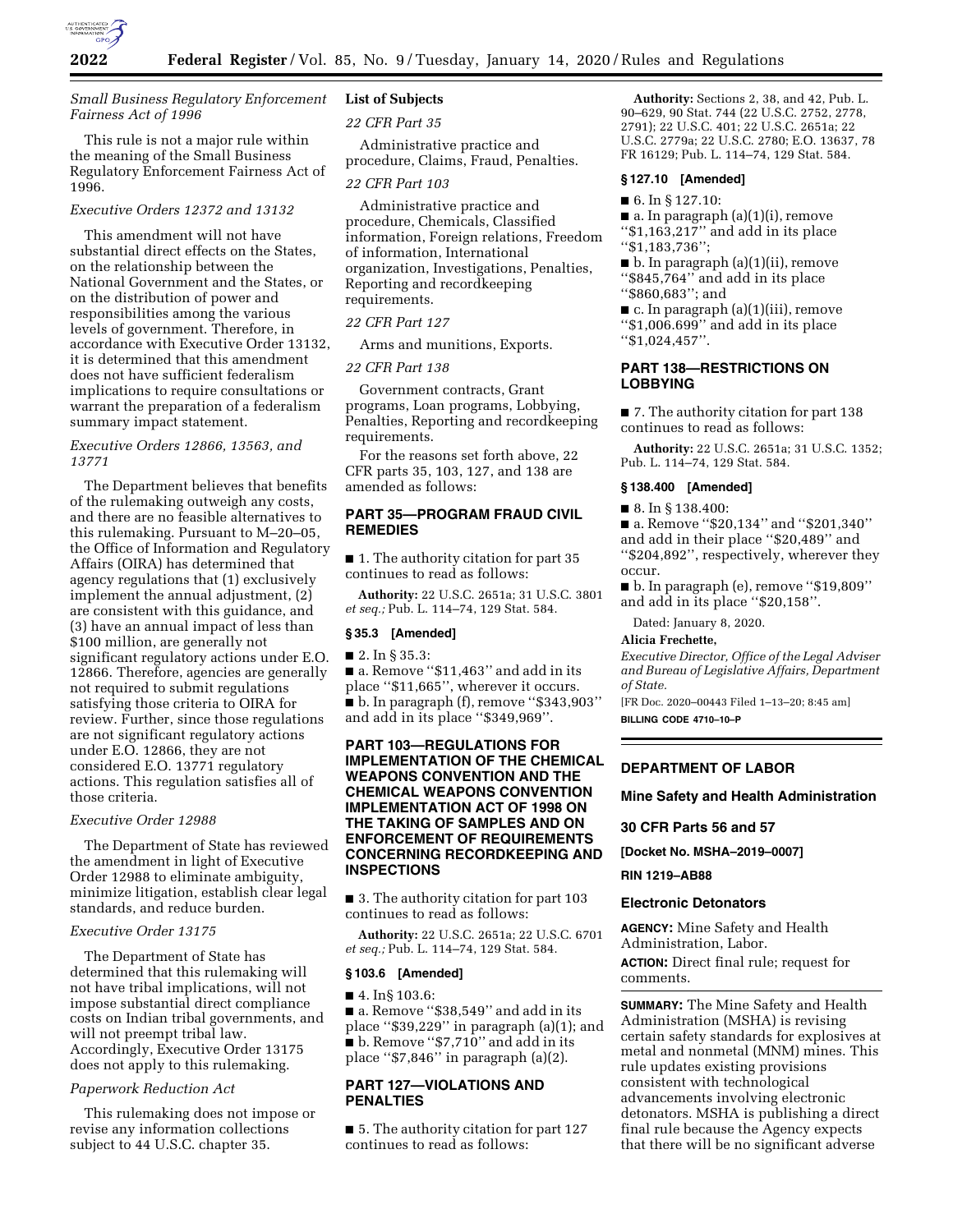comments on the rule. Elsewhere in this issue of the **Federal Register**, MSHA is publishing a companion proposed rule for notice and comment rulemaking to provide a procedural framework to finalize the rule in the event that the Agency receives significant adverse comment and withdraws this direct final rule. The companion proposed rule and the direct final rule are substantially identical.

**DATES:** This direct final rule is effective on March 16, 2020 unless substantive adverse comments are received or postmarked by midnight Eastern Standard Time on February 13, 2020. If adverse comment is received, MSHA will publish a timely withdrawal of the rule in the **Federal Register**.

**ADDRESSES:** Submit comments and informational materials, identified by RIN 1219–AB88 or Docket No. MSHA– 2019–0007, by one of the following methods listed below:

• *Federal E-Rulemaking Portal: [http://www.regulations.gov.](http://www.regulations.gov)* Follow the on-line instructions for submitting comments.

• *Email: [zzMSHA-comments@](mailto:zzMSHA-comments@dol.gov) [dol.gov.](mailto:zzMSHA-comments@dol.gov)* 

• *Mail:* MSHA, Office of Standards, Regulations, and Variances, 201 12th Street South, Suite 4E401, Arlington, Virginia 22202–5452.

• *Hand Delivery or Courier:* 201 12th Street South, Suite 4E401, Arlington, Virginia, between 9:00 a.m. and 5:00 p.m. Monday through Friday, except Federal holidays. Sign in at the receptionist's desk on the 4th floor East, Suite 4E401.

*Instructions:* All submissions for the direct final rule must include RIN 1219– AB88 or Docket No. MSHA–2019–0007. MSHA posts all comments without change, including any personal information provided. Access comments electronically on *[http://](http://www.regulations.gov) [www.regulations.gov](http://www.regulations.gov)* and on MSHA's website at *[https://www.msha.gov/](https://www.msha.gov/regulations/rulemaking) [regulations/rulemaking.](https://www.msha.gov/regulations/rulemaking)* 

*Docket:* For access to the docket to read comments received, go to *[http://](http://www.regulations.gov) [www.regulations.gov](http://www.regulations.gov)* or *[http://](http://www.msha.gov/currentcomments.asp) [www.msha.gov/currentcomments.asp.](http://www.msha.gov/currentcomments.asp)*  To read background documents, go to *[http://www.regulations.gov.](http://www.regulations.gov)* Review comments in person at the Office of Standards, Regulations, and Variances, 201 12th Street South, Suite 4E401, Arlington, Virginia 22202–5452. Sign in at the receptionist's desk on the 4th floor East, Suite 4E401.

*Email Notification:* To subscribe to receive email notification when MSHA publishes rulemaking documents in the **Federal Register**, go to *[https://](https://public.govdelivery.com/accounts/USDOL/subscriber/new) [public.govdelivery.com/accounts/](https://public.govdelivery.com/accounts/USDOL/subscriber/new)  [USDOL/subscriber/new.](https://public.govdelivery.com/accounts/USDOL/subscriber/new)* 

#### **FOR FURTHER INFORMATION CONTACT:**

Sheila A. McConnell, Director, Office of Standards, Regulations, and Variances, MSHA, at *[mcconnell.sheila.a@dol.gov](mailto:mcconnell.sheila.a@dol.gov)*  (email), 202–693–9440 (voice); or 202– 693–9441 (facsimile). These are not tollfree numbers.

## **SUPPLEMENTARY INFORMATION:**

#### **I. Direct Final Rule**

Concurrent with this direct final rule, MSHA is publishing a separate, substantially identical proposed rule in the Proposed Rules section of this **Federal Register** edition. The concurrent publication of these documents will speed notice and comment rulemaking under 30 U.S.C. 811 and the Administrative Procedure Act (see 5 U.S.C. 553) should the Agency decide to withdraw the direct final rule. All interested parties who wish to comment should comment at this time because MSHA does not anticipate initiating an additional comment period.

MSHA has determined that notice and public comment are unnecessary because the rule imposes no new requirements; it simply clarifies the application of MSHA's existing standards to technologies developed after the standards were promulgated. For this reason, MSHA believes good cause exists to dispense with notice and comment and proceed with a direct final rule.

If MSHA does not receive significant adverse comments on or before February 13, 2020, the Agency will publish a notification in the **Federal Register** no later than March 16, 2020, confirming the effective date of the direct final rule.

For purposes of this direct final rule, a significant adverse comment is one that explains why the rule would be inappropriate, including challenges to the rule's underlying premise or approach, or why it would be ineffective, less safe than other alternatives, or unacceptable without a change. In determining whether a significant adverse comment merits withdrawal of this direct final rule, MSHA will consider whether the comment raises an issue significant enough to warrant a substantive response in a notice-and-comment process. A comment recommending an addition to the rule should explain why this rule would be ineffective, less safe than other alternatives, or unacceptable without the addition.

If significant adverse comments are received, the Agency will publish a notfication in the **Federal Register**  withdrawing this direct final rule no later than March 16, 2020. In the event the direct final rule is withdrawn, the

Agency intends to proceed with the proposed rulemaking by addressing the comments received and publishing a final rule. The comment period for the proposed rule runs concurrently with that of the direct final rule. Any comments received under the proposed rule will be treated as comments regarding this direct final rule. Likewise, significant adverse comments submitted to this direct final rule will be considered as comments to the proposed rule. The Agency will consider such comments in developing a subsequent final rule.

#### **II. Background**

#### *A. General Discussion*

A detonator is a device containing a detonating charge that is used to initiate an explosion reliably, at a specified time, and, as applicable, in a prescribed sequence. There are three types of detonators primarily used in blasting operations in MNM mines. These are non-electric, electric, and electronic detonators. A non-electric detonator is designed to initiate explosions without the use of electric wires. A non-electric detonator includes devices that use detonating cords, shock-tube or safety fuse detonators, or a combination of these.

An electric detonator uses electrical currents to initiate detonation. Electrical currents from the detonator's lead wires or connectors ignite an electric match which in turn ignites a pyrotechnic delay element that initiates the base charge. The pyrotechnic delay element burns at an approximated rate. The length and composition of the pyrotechnic delay element control the approximate rate of burn and thus the timing. Since the approximate rate of burn is subject to variation, the timing accuracy of electric detonators is affected. Electric detonator systems typically include a blasting machine that delivers the electrical current to the detonator. Circuit testers, such as a blaster's galvanometer, are used to check the continuity and resistance of the individual detonator and the entire electric circuit <sup>1</sup>

In contrast to electric detonators, electronic detonator systems do not have a pyrotechnic delay element. Electronic detonator systems are designed to use electronic components to transmit a firing signal with validated commands and secure communications to each detonator, and a detonator cannot be initiated by other means.

<sup>1</sup>MSHA considers detonators fired by a shock tube and incorporating a pre-programmed microchip delay rather than a pyrotechnic one to be electric detonators, not electronic detonators.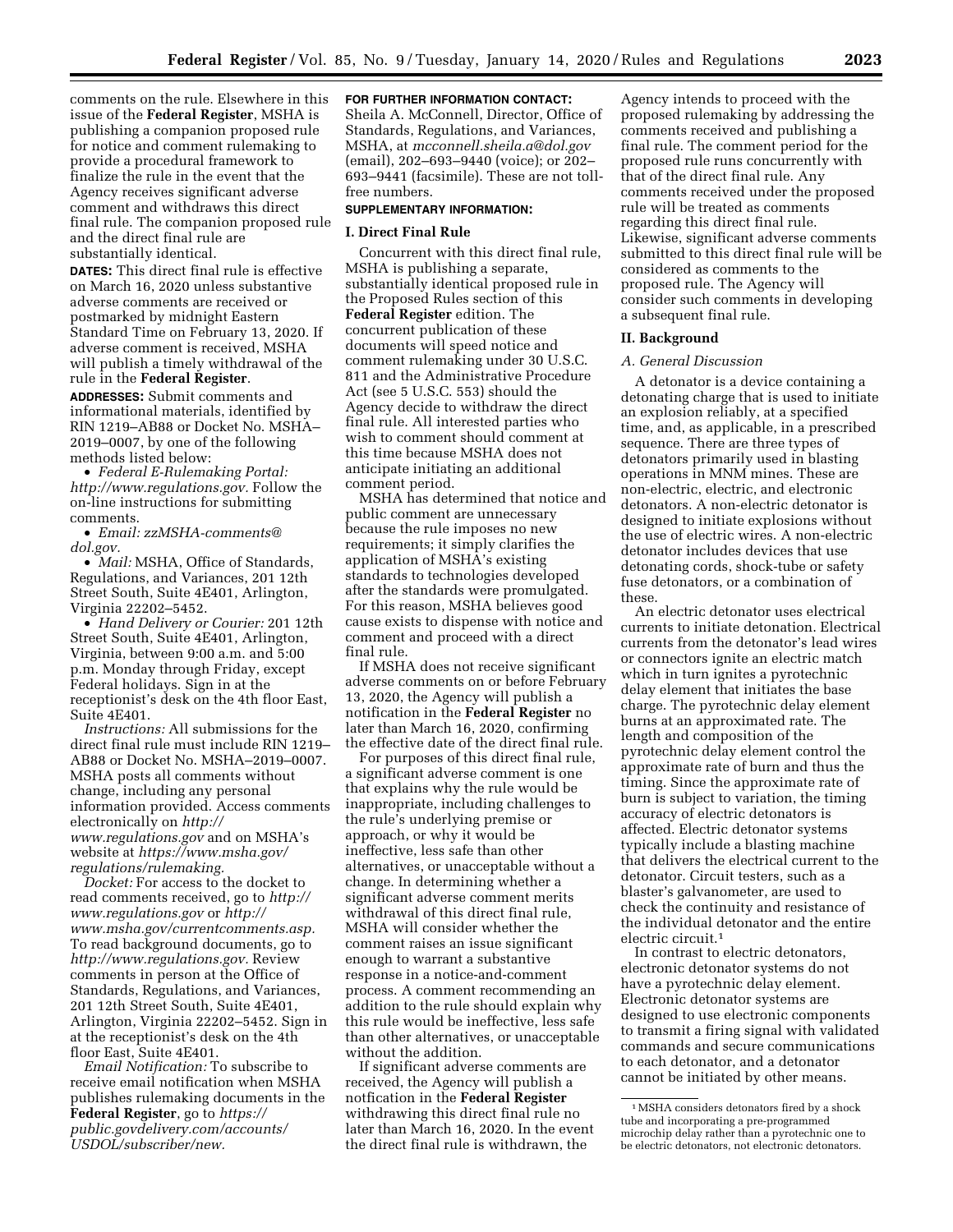Typically, each detonator has a microchip to control sequence timing and an integrated circuit chip and a capacitor, internal to each detonator, to control the blast initiation timing. Electronic detonators enable exact time delays between blasts to ensure the blast energy is used to break rock, reducing fugitive energy loss in the form of vibrations.

Unlike non-electric and electric systems, electronic detonator systems are uniquely designed by each manufacturer, which requires that these devices be used according to manufacturers' instructions. Because these electronic detonator systems require password log-ins, operators must authorize persons to initiate the detonations, which minimizes the potential for accidental misuse.

Based on MSHA's experience with the electronic detonator systems it has reviewed,<sup>2</sup> the Agency has found that electronic detonator systems have a number of advantages compared to nonelectric and electric systems, including greater operator control to limit their use to authorized personnel, more precise timing, reduced vibrations, and a reduced sensitivity to stray electrical currents and radio frequencies.

#### *B. Rulemaking Background*

MSHA's existing standards in 30 CFR parts 56 and 57, subpart E, focus on hazards associated with transporting, maintaining, using, or working near explosive materials, including detonators.

Since 1979, MSHA standards have defined detonators to mean any device containing a detonating charge that is used to initiate an explosive such as electric blasting caps and non-electrical instantaneous or delay blasting caps. At the time these standards were issued, MSHA believed that the definition provided for the automatic inclusion of new detonators as they developed. Metal and Nonmetal Mine Safety; New and Revised Definitions and Safety and Health Standards for Explosives, 44 FR 48535, 48538 (August 17, 1979).

On January 18, 1991, MSHA revised the definition of detonators in §§ 56.6000 and 57.6000 (56 FR 2072) to clarify that the definition does not include detonating cords and that the detonators may be either ''Class A'' (explosives that include devices that constitute a maximum shipping hazard) or ''Class C'' (explosive devices that may contain Class A explosives, but in restricted quantities) as classified by the

Department of Transportation (DOT) in 49 CFR 173.53 and 173.100.3

Since MSHA published these rules, advancements in computer and microprocessing technology have led to electronic timing of detonations. On September 28, 2004, MSHA issued Program Information Bulletin (PIB) No. P04–20, Electronic Detonators and Requirements for Shunting and Circuit Testing, to respond to stakeholder inquiries concerning how to apply the MSHA requirements for shunting and circuit testing to electronic detonators. In PIB No. P04–20, MSHA reported results of the Agency's evaluation of two electronic detonator systems. MSHA found that the systems contained their own integral elements for shunting and circuit testing, which met the Agency's existing standards for shunting and circuit testing when used as recommended by the manufacturers. Since issuing PIB No. P04–20, MSHA has evaluated several other electronic detonator systems and determined that these systems also contain their own integral elements for shunting and circuit testing that meet the intended MSHA requirements when the systems are used according to the manufacturers' instructions. Existing MSHA standards require operators to adhere to manufacturers' instructions for all detonation systems, including new systems. See 30 CFR 56.6308 and 57.6308; 56 FR 2072, 2081.

#### *C. Regulatory Review and Reform*

On February 28, 2008, the Small Business Administration (SBA) selected MSHA's explosives standards for regulatory review pursuant to its Small Business Regulatory Review and Reform Initiative,4 which was designed to identify existing federal rules that small business stakeholders believe should be reviewed and reformed. The MSHA reform nomination, discussed in the

4SBA, Office of Advocacy, Report on the Regulatory Flexibility Act, FY 2007; Annual Report of the Chief Counsel for Advocacy on Implementation of the Regulatory Flexibility Act and Executive Order 13272, February 2008.

SBA's February 2008 report, stated that MSHA should update its existing explosive standards to be consistent with modern mining industry standards. The report further noted industry concerns that MSHA's existing standards do not address fundamental aspects of explosive safety, such as electronic detonation. On July 30, 2008, SBA also testified before the House Subcommittee on Regulations, Healthcare, and Trade that SBA's Office of Advocacy had met with nominated agencies to discuss the importance of reviewing and reforming the identified rules<sup>5</sup>

In 2018, the Agency announced its intent to review existing regulations to assess compliance costs and reduce regulatory burden. As part of this review, MSHA sought stakeholders' assistance in identifying those regulations that could be repealed, replaced, or modified without reducing miners' safety or health. MSHA published on its website, *[https://](https://www.msha.gov/provide-or-view-comments-msha-regulations-repeal-replace-or-modify) www.msha.gov/provide-or-view[comments-msha-regulations-repeal](https://www.msha.gov/provide-or-view-comments-msha-regulations-repeal-replace-or-modify)[replace-or-modify,](https://www.msha.gov/provide-or-view-comments-msha-regulations-repeal-replace-or-modify)* a notice that the Agency is seeking assistance in identifying regulations for review. All comments are posted on the Agency's website.

As a result of this solicitation, MSHA received comments from the Institute of Makers of Explosives (IME) requesting that MSHA modernize its standards to ''properly address'' electronic detonators. IME noted that electronic detonators have been used by the industry for over two decades and provide a ''sophisticated level of safety and security,'' and recommended several regulatory modifications to both coal and MNM standards. Specifically, IME proposed changes to §§ 56.6000 and 57.6000, the definition of ''Detonator;'' 56.6310, Misfire waiting period; 57.6407, Circuit testing; 57.6604, Precautions during storms; 75.1310, Explosives and blasting equipment; and 77.1303, Explosives, handling and use.

For this rulemaking, MSHA addresses the use of electronic detonators in MNM surface and underground mines and modifies §§ 56.6000 and 57.6000, the definition of ''Detonator;'' 56.6310 and 57.6310, Misfire waiting period; 56.6407 and 57.6407, Circuit testing; and 57.6604, Precautions during storms. MSHA is amending certain portions of the explosives standards to include electronic detonators. However, the

<sup>2</sup>*See [https://arlweb.msha.gov/TECHSUPP/ACC/](https://arlweb.msha.gov/TECHSUPP/ACC/lists/00elecdet.pdf) [lists/00elecdet.pdf.](https://arlweb.msha.gov/TECHSUPP/ACC/lists/00elecdet.pdf)* 

<sup>3</sup>As MSHA was in the process of publishing this 1991 rule, DOT revised its classification requirements at 49 CFR 173.50 and 173.53 (55 FR 52619) consistent with the United Nations Recommendations on the Transport of Dangerous Goods, issued December 21, 1990. Under DOT's revisions, Class A explosives were reclassified as ''Division 1.1 and Division 1.2'' to mean explosives that have a mass explosion hazard (explosion would affect the entire load instantaneously) or projection hazard (explosion would result in projection of fragments). Class C explosives were reclassified as ''Division 1.4'' to mean explosives that have a minor explosion hazard (explosive effects are confined to the packaging). These revised definitions form the current classification system recognized for shipping and packaging explosives in the U.S.

<sup>5</sup>Testimony of the Honorable Thomas M. Sullivan, Chief Counsel for Advocacy, U.S. Small Business Administration, U.S. House of Representatives, Committee on Small Business, Subcommittee on Regulations, Health Care, and Trade, July 30, 2008.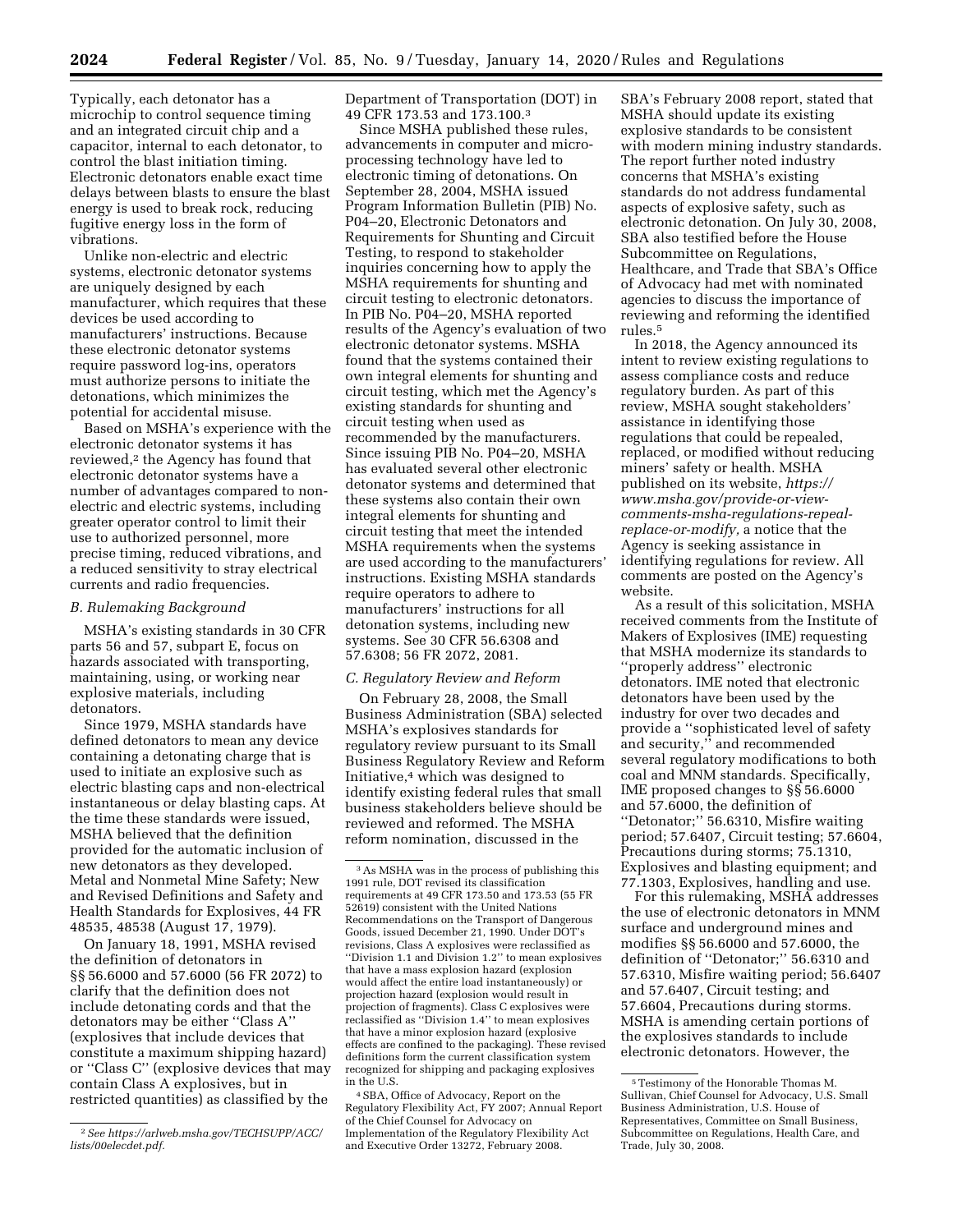other explosives standards in subparts E **III. Section-by-Section Analysis**  in 30 CFR parts 56 and 57 continue to apply to electronic detonators.

For those electronic detonators that the Agency has reviewed, MSHA agrees with IME that electronic detonators provide a working environment that is as safe or safer for miners compared to non-electric and electric detonators because they provide for greater control of a blast.6 MSHA believes that recognizing electronic detonator systems as distinct from electric detonators will eliminate confusion over certain regulatory requirements. For example, §§ 56.6401 and 57.6401 and 56.6407 and 57.6407 require that electric detonators be shunted and tested to provide protection against premature detonation caused by extraneous current flowing through portions of the circuit as they are prepared. Operators use a galvanometer or other instrument to test electric circuits to determine whether an individual series circuit is continuous, to locate broken wires and connections, and to avoid introducing excessive current to the circuit. 56 FR 2082–83.

However, the electronic detonator systems that MSHA has reviewed contain their own integral elements for shunting and circuit testing that exceed the safety protections in MSHA's requirements when the systems are used according to the manufacturer's instructions. These systems, typically, are designed with an integrated circuit and a capacitor system internally wired to each electronic detonator, which isolates the base charge from the wires leading to the internal capacitors and microchip, making shunting unnecessary.

In addition, based on MSHA's experience, the Agency has found that electronic detonator systems inherently provide more protection than MSHA's shunting and circuit testing standards do for electric detonators because electronic detonator systems communicate digitally to each detonator and are designed to prevent interference from stray currents and other electromagnetic interference. Additionally, electronic detonators are less likely to be misused because they cannot be fired simply by a battery or by other routine electric sources.

### *A. Sections 56.6000 and 57.6000— Definitions*

In §§ 56.6000 and 57.6000, the definition for *Detonator* is modified by adding the words ''electronic detonators,'' before the word ''electric'' in the second sentence of the paragraph. Also, in § 56.6000 a comma is added after the word ''caps'' in the second sentence.

The addition of the term ''electronic detonators'' to §§ 56.6000 and 57.6000, *Detonator,* modernizes the definition by including electronic detonators. The addition of a comma in § 56.6000 is for clarity and to conform with the definition of *Detonator* in § 57.6000.

## *B. Sections 56.6310 and 57.6310— Misfire Waiting Period*

Sections 56.6310 and 57.6310 require that in the event of a misfire while blasting, personnel must wait a specific time period based on the type of detonator being used before entering the blast area for safety. Under §§ 56.6310 and 57.6310, a new paragraph (c) is added that requires a 30 minute waiting period, or for the manufacturerrecommended time, whichever is longer, in the event of a misfire while blasting with an electronic detonator.

MSHA believes that waiting at least 30 minutes before entering a blast area if electronic detonators are involved in a misfire provides personnel an adequate amount of time to analyze the circumstances of the misfire and to develop a plan of action to safely enter the blast area. In MSHA's experience, this waiting period is consistent with industry-recommended standards.7 In the event that an electronic detonator manufacturer recommends more than a 30-minute waiting period if a misfire occurs using its electronic detonators, persons must follow the manufacturer's recommended wait time before entering the blast area. This is consistent with §§ 56.6308 and 57.6308, requiring persons to follow manufacturer's instructions for using detonation systems.

## *C. Sections 56.6407 and 57.6407— Circuit Testing*

Sections 56.6407 and 57.6407 require that electric blasting circuits be tested to ensure the circuits are properly wired. Under § 56.6407(a) and (c), the words ''or electronic'' are added.

Under § 57.6407(a)(3) and (b)(2), the words ''or electronic'' are added.

A blasting galvanometer is used to test electric detonator circuits to prevent misfires by determining whether an individual series circuit is continuous and by locating broken wires and connections. A blasting galvanometer or other appropriate type of testing equipment is used to avoid introducing excessive current into the circuit. This differs from the electronic detonator systems the Agency has reviewed because these systems have a means for circuit testing incorporated into their designs. The Agency anticipates that other electronic detonator systems MSHA has not reviewed also have integral circuit testing mechanisms. While revising the standard would clarify that the circuit-testing requirement applies to electronic detonator systems, the Agency believes that most or all electronic detonator systems already comply with this safety standard. This change does not require that electronic detonator systems with integral circuit testing be tested additionally with a galvanometer or other outside mechanism.

# *D. Section 57.6604(b)—Precautions During Storms*

Under § 57.6604, underground electrical blasting operations must be suspended during the approach and progress of an electrical storm. Electromagnetic fields and stray currents can be generated from lightning. Higher energy levels of electromagnetic interference and stray current are generally disruptive or damaging to electronic equipment. Based on MSHA's experience with the electronic detonators it has examined, electronic detonator systems and technologies generally have the base charge isolated from the wires leading to the internal capacitors and microchip providing built-in protection from interference from electromagnetic fields and stray current. However, MSHA is aware that an electromagnetic pulse, such as lightning strikes traveling through underground mines by paths such as air lines, water lines, and conductive ore bodies, can damage all types of detonators and equipment and cause misfires. Therefore, for § 57.6604(b), the words ''electronic or'' are added after the word ''Underground''.

The Agency believes that most or all electronic detonator systems are designed to minimize or eliminate the possibility that lightning could initiate a blast; many systems may not be capable of being initiated by lightning. In addition, to the extent these systems are capable of being initiated by lightning, MSHA believes that operators already

<sup>6</sup>*See* Program Information Bulletin No. P04–20, Electronic Detonators and Requirements for Shunting and Circuit Testing. In addition, the U.S. Department of the Interior's Office of Surface Mining Reclamation and Enforcement (OSMRE) published a study in 2013 that concluded that electronic detonators are more accurate and precise than the non-electric systems. (Field Testing and Analysis of Blasts Utilizing Short Delays with Electronic Detonators (Lusk, Silva, and Eltschlager (September 2013)).

<sup>7</sup> Institute of Makers of Explosives, Safety Library Publication No. 4, Warnings and Instructions for Consumers in Transporting, Storing, Handling, and Using Explosive Materials (October 2016).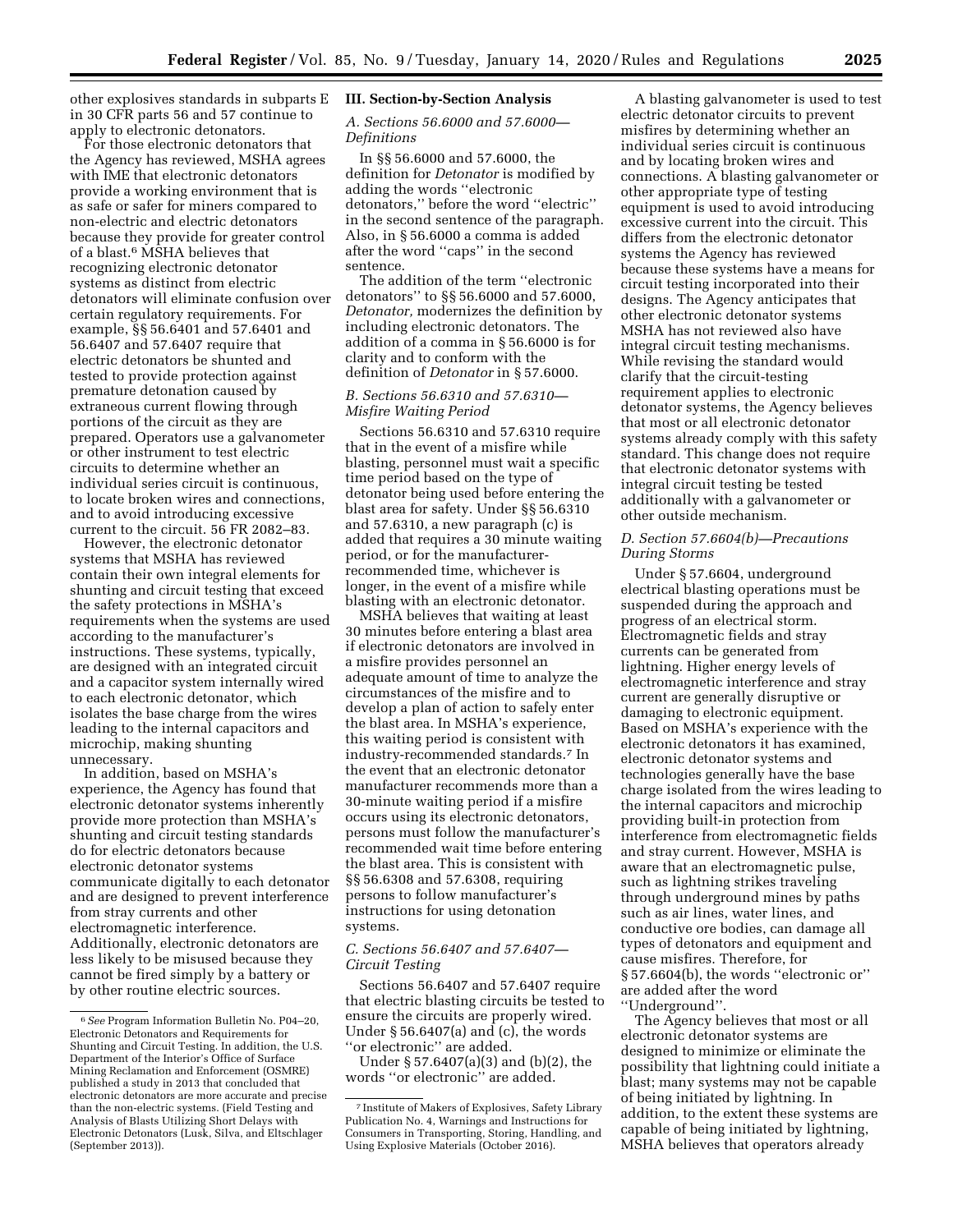have been applying these requirements to electronic detonator systems through manufacturers' directions and accepted industry practices. MSHA believes the revision will have little or no actual impact on operators' existing practices and simply eliminates ambiguity in the requirements under § 57.6604(b).

#### **III. Regulatory Economic Analysis**

#### *Executive Orders (E.O.) 12866 and 13563*

Executive Orders 12866 and 13563 direct agencies to assess all costs and benefits of available regulatory alternatives and, if regulation is necessary, to select regulatory approaches that maximize net benefits (including potential economic, environmental, public health and safety effects, distributive impacts, and equity). Executive Order 13563 emphasizes the importance of quantifying both costs and benefits, of reducing costs, of harmonizing rules, and of promoting flexibility.

Pursuant to the Congressional Review Act (5 U.S.C. 801 *et seq.*), the Office of lnformation and Regulatory Affairs designated this rule as not a 'major rule', as defined by 5 U.S.C. 804(2).

MSHA has assessed the costs and benefits of the changes and has determined that there are no costs associated with this direct final rule. Currently, electronic detonators have been used by the mining industry for more than 20 years and account for at least 15 percent of the blast initiation systems used in the U.S. in all industries.8 As part of the Agency's regulatory reform efforts, MSHA received comments from industry representatives supporting the changes. This direct final rule codifies activity already undertaken by the mining industry regarding electronic detonators. This rulemaking is a deregulatory action under E.O. 13771 in its effects.

This direct final rule will not increase or decrease the costs or benefits associated with the use of electronic detonators; however, this action will eliminate ambiguity about detonator options in the application of existing requirements so that mine operators will be able to use their resources more efficiently when making business decisions.

Among other things, this direct final rule clarifies the nonapplicability of certain MSHA standards to electronic detonating systems. For example, while the new ''circuit testing'' standard now makes clear that the standard

contemplates electronic detonating systems as well as electric detonators, the preamble clarifies that most or all of these electronic systems inherently comply and that, therefore, the specific actions operators must take when using electric detonators generally need not be taken for electronic detonating systems. Likewise, while this rulemaking does not directly address MSHA's shunting standards, the preamble clarifies that, while those standards require operators to take specific actions when using electric detonators, they are not applicable to inherently compliant electronic detonating systems. Through these clarifications, MSHA will ensure the safety advantages offered by the use of electronic detonators are available to mine operators, including greater operator control to limit use to authorized personnel, more precise timing, reduced vibrations, and a reduced sensitivity to stray electrical currents and radio frequencies. Furthermore, consistent with the directive in E.O. 13777, this direct final rule will update outdated regulations and accommodate technological advances.

Under E.O. 12866, a significant regulatory action is one meeting any of a number of specified conditions, including the following: Having an annual effect on the economy of \$100 million or more, creating a serious inconsistency or interfering with an action of another agency, materially altering the budgetary impact of entitlements or the rights of entitlement recipients, or raising novel legal or policy issues. MSHA has determined that this is an ''other significant'' regulatory action under E.O. 12866.

#### **IV. Feasibility**

MSHA has concluded that the requirements of the direct final rule would be both technologically and economically feasible because the requirements are already generally accepted industry practices for the use of electronic detonators.

# **V. Regulatory Flexibility Act and Small Business Regulatory Enforcement Fairness Act**

Pursuant to the Regulatory Flexibility Act (RFA) of 1980, as amended by the Small Business Regulatory Enforcement Fairness Act (SBREFA), MSHA has analyzed the compliance cost impact of the direct final rule on small entities. Based on that analysis, MSHA certifies that the rule would not have a significant economic impact on a substantial number of small entities because it does not impose any new costs. Therefore, the Agency is not

required to develop an initial regulatory flexibility analysis.

## **VI. Paperwork Reduction Act of 1995**

The Paperwork Reduction Act (PRA) provides for the Federal Government's collection, use, and dissemination of information. The goals of the PRA include minimizing paperwork and reporting burdens and ensuring the maximum possible utility from the information that is collected (44 U.S.C. 3501). There are no information collections associated with this direct final rule.

#### **VII. Other Regulatory Considerations**

*A. The Unfunded Mandates Reform Act of 1995* 

MSHA has reviewed the direct final rule under the Unfunded Mandates Reform Act of 1995 (2 U.S.C. 1501 *et seq.*). MSHA has determined that this direct final rule does not include any federal mandate that may result in increased expenditures by State, local, or tribal governments; nor would it increase private sector expenditures by more than \$100 million (adjusted for inflation) in any one year or significantly or uniquely affect small governments. Accordingly, the Unfunded Mandates Reform Act of 1995 requires no further Agency action or analysis. Since the direct final rule does not cost over \$100 million in any one year, the rule is not a major rule under the Unfunded Mandates Reform Act of 1995.

#### *B. Executive Order 13132: Federalism*

The direct final rule does not have ''federalism implications'' because it would not ''have substantial direct effects on the States, on the relationship between the national government and the States, or on the distribution of power and responsibilities among the various levels of government.'' Accordingly, under E.O. 13132, no further Agency action or analysis is required.

## *C. Executive Order 12630: Government Actions and Interference With Constitutionally Protected Property Rights*

The direct final rule does not implement a policy with takings implications. Accordingly, under E.O. 12630, no further Agency action or analysis is required.

# *D. Executive Order 12988: Civil Justice Reform*

The direct final rule was written to provide a clear legal standard for affected conduct and was carefully reviewed to eliminate drafting errors

<sup>8</sup>U.S. Geological Survey, Minerals Yearbook, Explosive Consumption Report (2015–2016).